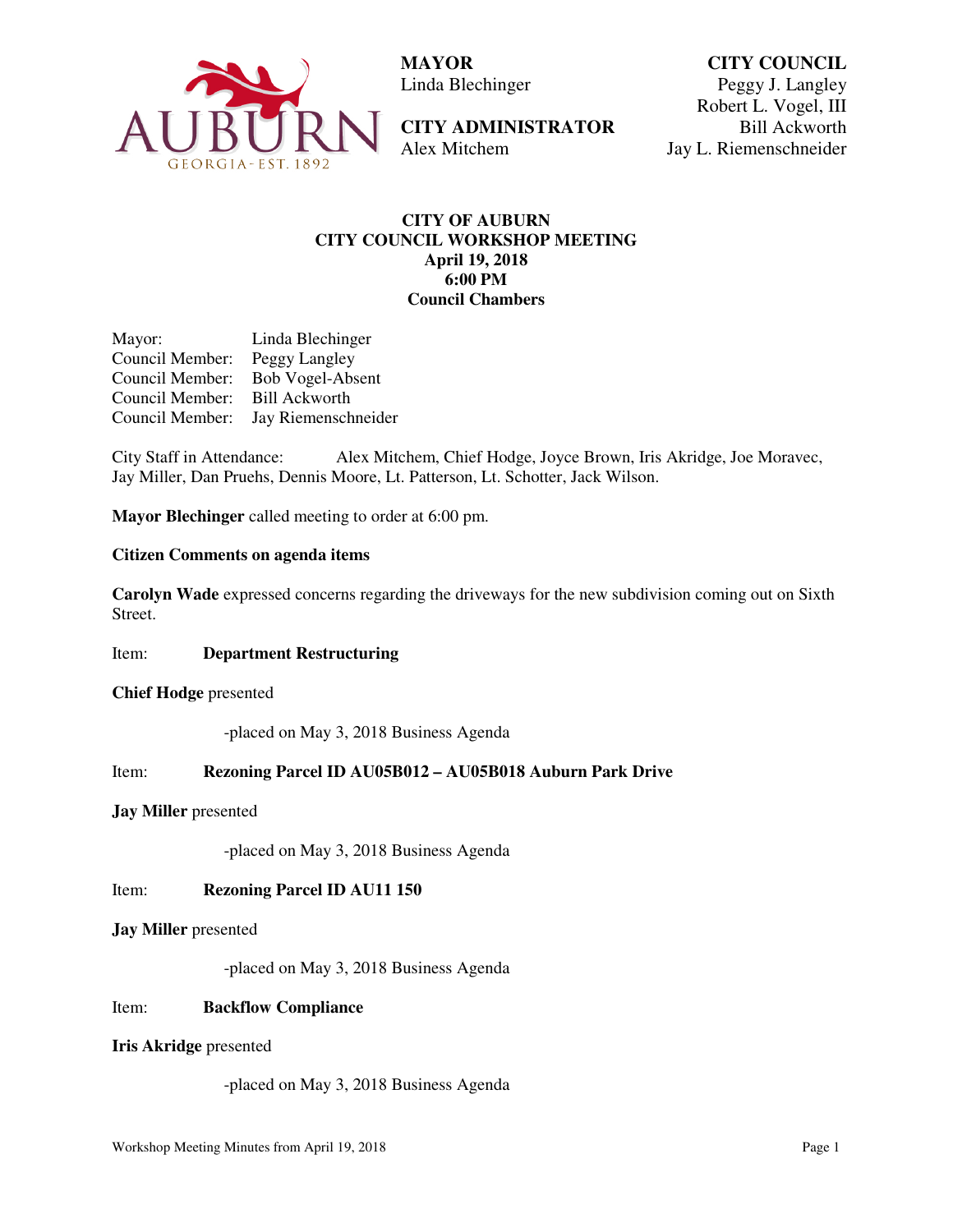### Item: **811 Safe Digging**

## **Iris Akridge** presented

-to be voted on at end of meeting

### Item: **National Public Works Month**

#### **Iris Akridge** presented

-placed on May 3, 2018 Business Agenda

## Item: **Bucket Truck Discussion**

#### **Iris Akridge** presented

-for discussion only

## Item: **Hayes & James Task Order 16 C**

## **Alex Mitchem** presented

-placed on May 3, 2018 Business Agenda

### Item: **Budget Dates FY 2019/Retreat**

### **Alex Mitchem** presented

-for discussion only

# Item: **City Clerk Compensation**

# **Alex Mitchem** presented

-placed on May 3, 2018 Business Agenda

# Item: **49th Annual Municipal Clerks Week**

# **Mayor Blechinger** presented

-placed on May 3, 2018 Business Agenda

### Item: **GEFA Agreements**

#### **Alex Mitchem** presented

-placed on May 3, 2018 Business Agenda

# Item: **Sports Complex Discussion**